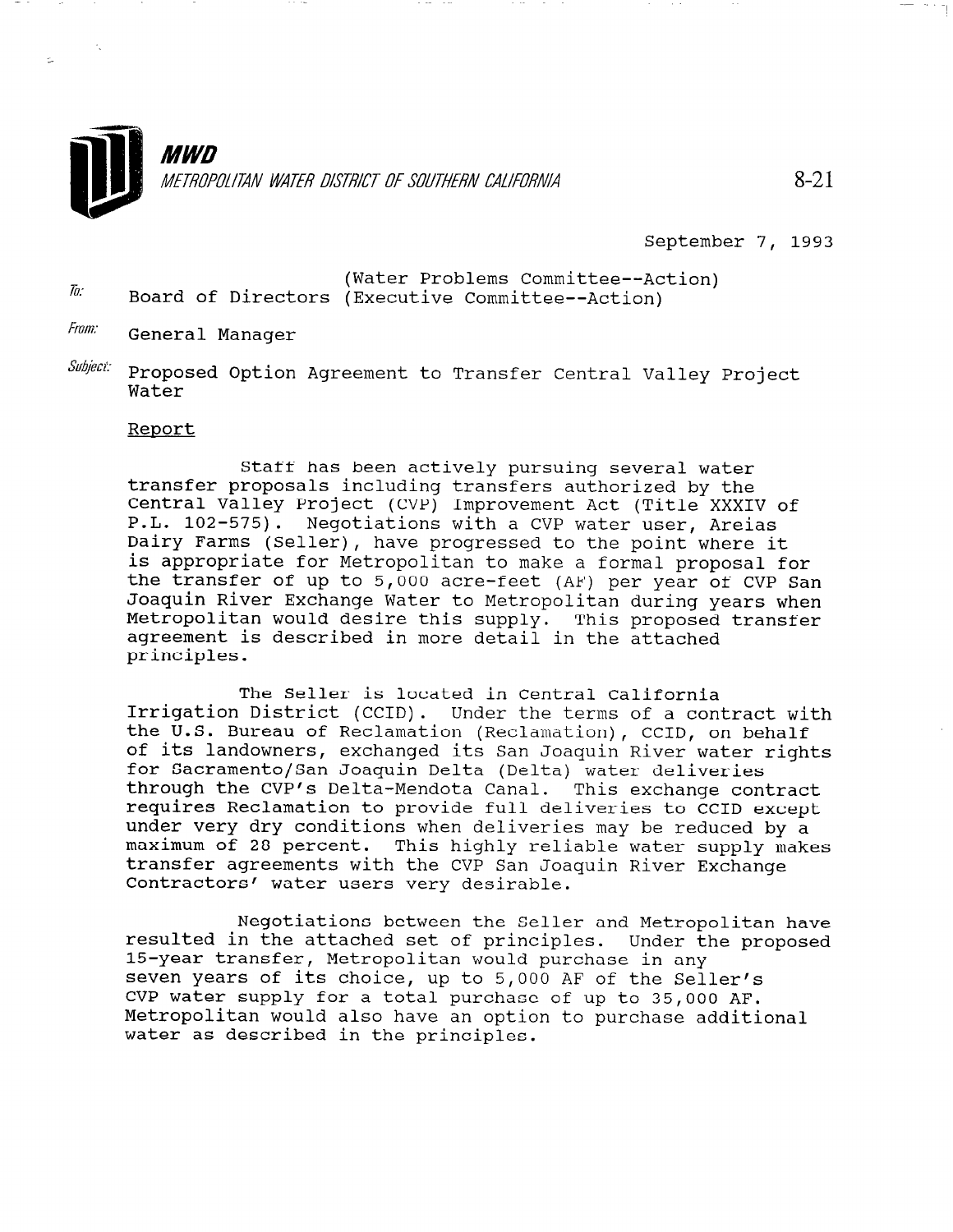The estimated cost of acquiring this supply is about \$200 per AF (1993 dollars). Components of this cost include: payments of \$175 per AF for the water supply and \$25 per AF for the Environmental Restoration Fund (Restoration Fund) created by the CVP Improvement Act. The transfer would be accomplished under two agreements, hereafter referred to as "initial agreement" and "final agreement". Both of these agreements would entail expenditures requiring Board approval.

Based upon a total purchase of 35,000 AF of water, payments to Seller for this water supply would total approximately \$6.125 million (1993 dollars). This total excludes Metropolitan's payment of \$25 per AF for the Restoration Fund. The payments would be made in three components. First, a 10 percent down payment due upon execution of the initial agreement which would provide the terms for the final agreement to be executed when necessary regulatory and environmental approvals are accomplished. This payment is within the \$12 million proposed in the 1993-1994 fiscal year budget for exchanges and transfers. The Seller would agree to deliver an equivalent amount of water or refund this money, with interest, should the final agreement not be executed. Second, a payment of \$2.45 million would be made after approvals are accomplished and upon execution of the final agreement. The remaining purchase price would be paid in the years when the water is delivered at a rate of \$87.50 per AF with adjustments for inflation. To provide Metropolitan with further protection, the Seller would agree to provide security, such as a lien on the Seller's property, equal to the up-front payments made by Metropolitan.

As discussed in greater detail in the attached principles, there are a number of approvals which must be obtained before this water can be transferred including: approvals by your Board, the Secretary of the Interior, the Department of Water Resources and the State Water Resources Control Board. Staff also intends to obtain concurrence of CCID regarding the quantity of water to be transferred and other conditions necessary for the effective operation of the transfer. Compliance with the National Environmental Policy Act and the California Environmental Quality Act (CEQA) is also required prior to implementing the transfer.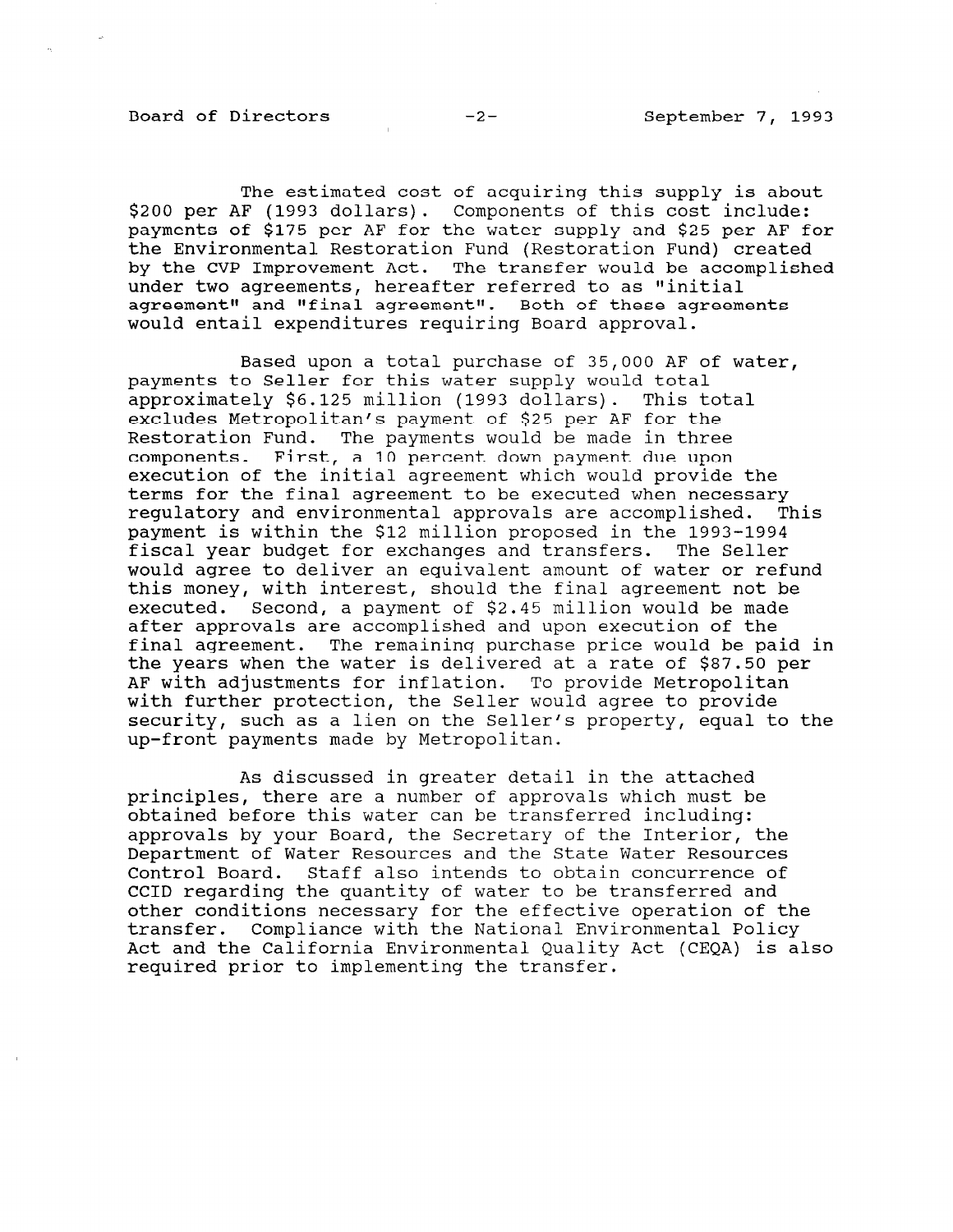# Board of Directors  $-3-$  September 7, 1993

It should be possible to expeditiously obtain the necessary approvals as this transfer would be accomplished under the CVP Improvement Act and the water involved in this transfer is currently being exported from the Delta. Upon gaining approvals and preparing environmental documentation, your Board would be requested to review and consider such documentation and authorize the General Manager to enter into the final agreement. CEQA compliance is not required until such time as negotiations are completed and necessary approvals are obtained for this transfer.

#### Board Committee Assignments

This letter is referred for action to:

The Executive Committee because of its authority to study, advise, and make recommendations with regard to policies and procedures to be considered by the Board, pursuant to Administrative Code Section 2917(e).

The Water Problems Committee because of its authority to study, advise, and make recommendations with regard to policies, sources, and means of importing water required by the District, pursuant to Administrative Code Section 2481(a).

## Recommendation

## EXECUTIVE AND WATER PROBLEMS COMMITTEES FOR ACTION.

It is recommended that your Board authorize the General Manager to finalize negotiations with Areias Dairy Farms for the initial agreement which would provide the terms of the final agreement consistent with this letter and the attached principles.

geson Wodi aska

DSM:cl

fanner5 .dsm

Attachment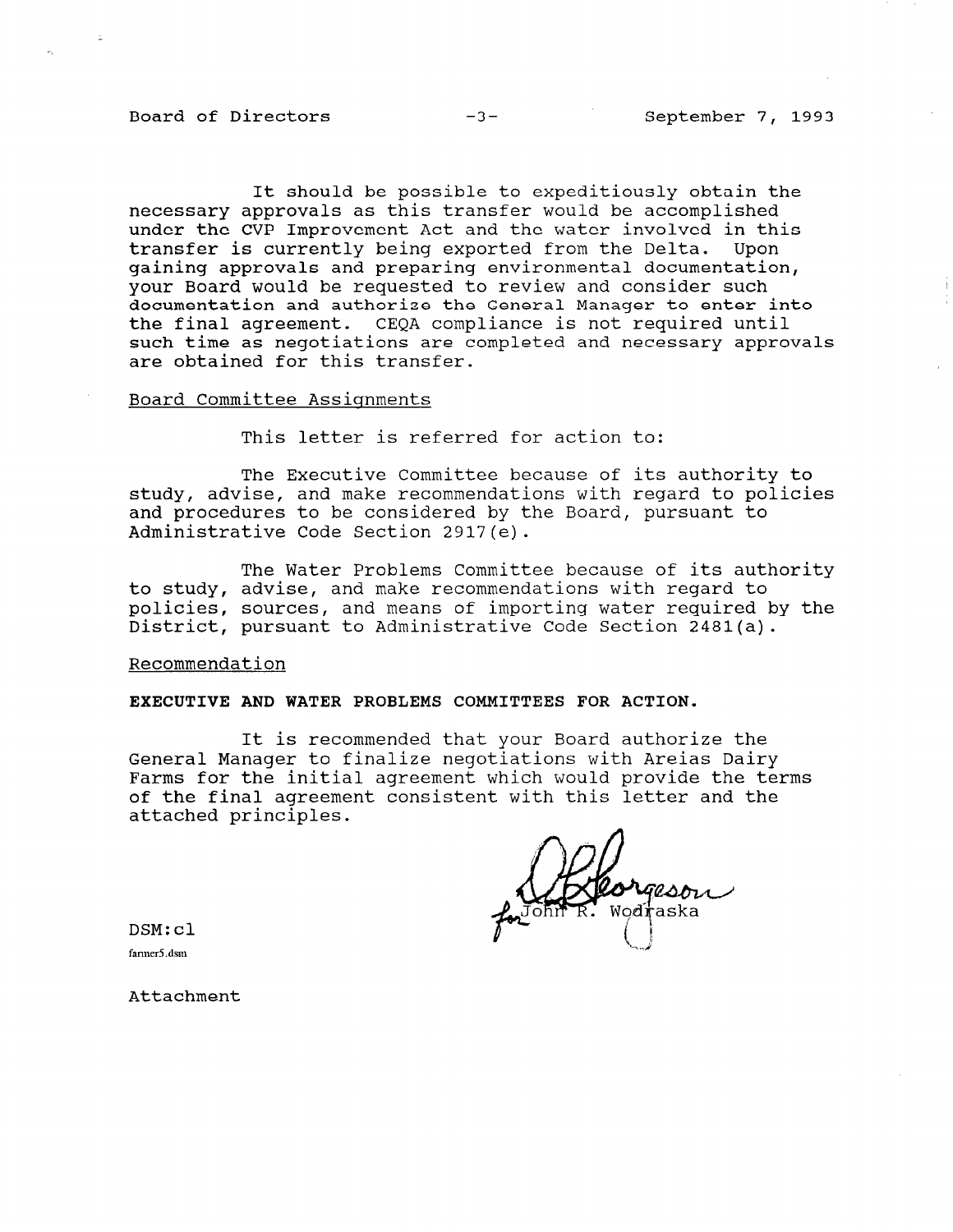## PRINCIPLES FOR AN OPTION AGREEMENT TO TRANSFER CVP WATER

1. General. Areias Dairy Farms (Seller) will agree to transfer CVP water it now receives from the Central California Irrigation District (CCID) for use by The Metropolitan Water District of Southern California (Buyer) pursuant to The Central Valley Project Improvement Act (CVPIA, Title XXXIV of P.L. 102-575). The transfer is to be accomplished under two agreements, hereafter referred to as "initial agreement" and "final agreement".

2. Price. Consistent with Paragraph 7 of these principles, Seller will receive \$175 for each acre-foot (AF) of "wet" water received by Buyer. All references to dollar amounts expressed as "1993 dollars" will be adjusted for inflation using the Consumers Price Index (CPI).

3. Quantity. The final agreement shall provide for the transfer of up to a total of 35,000 AF of CVP water in annual amounts of up to 5,000 AF consistent with Paragraph 6 of these principles.

- 4. Fees and Expenses.
- a. Federal Fees. Buyer will agree to pay any transfer fees required by the U.S. Bureau of Reclamation (Reclamation) under Sections 3405(a) and 3407 of the CVPIA in an amount not to exceed \$25 (1992 dollars per the CVPIA) for each AF transferred. Seller will agree to pay Reclamation any federal fees in excess of this amount, provided that if such fees are unacceptable to Seller, Seller may at no cost to the Buyer, choose not to proceed to a final agreement.
- b. CCID Water Charges. Seller will agree to pay all CCID water charges and other fees related to the CVP water transferred. If Seller fails to make such payments, Buyer may make such payments and deduct said amount from payments to Seller.
- C. Other Expenses. Seller will agree to pay all necessary expenses related to public relations activities required to gain public relations in the model of this accivities required to gain public acceptant and the pay engineering and all provide the mathematic state and the state of the state of the state of the state of the state of the state of the state of the state of the stat transfer. Buyer will agree to pay engineering,<br>legal, and other development costs.

5. Duration. The final agreement shall be in force for a period of 15 years commencing upon its execution.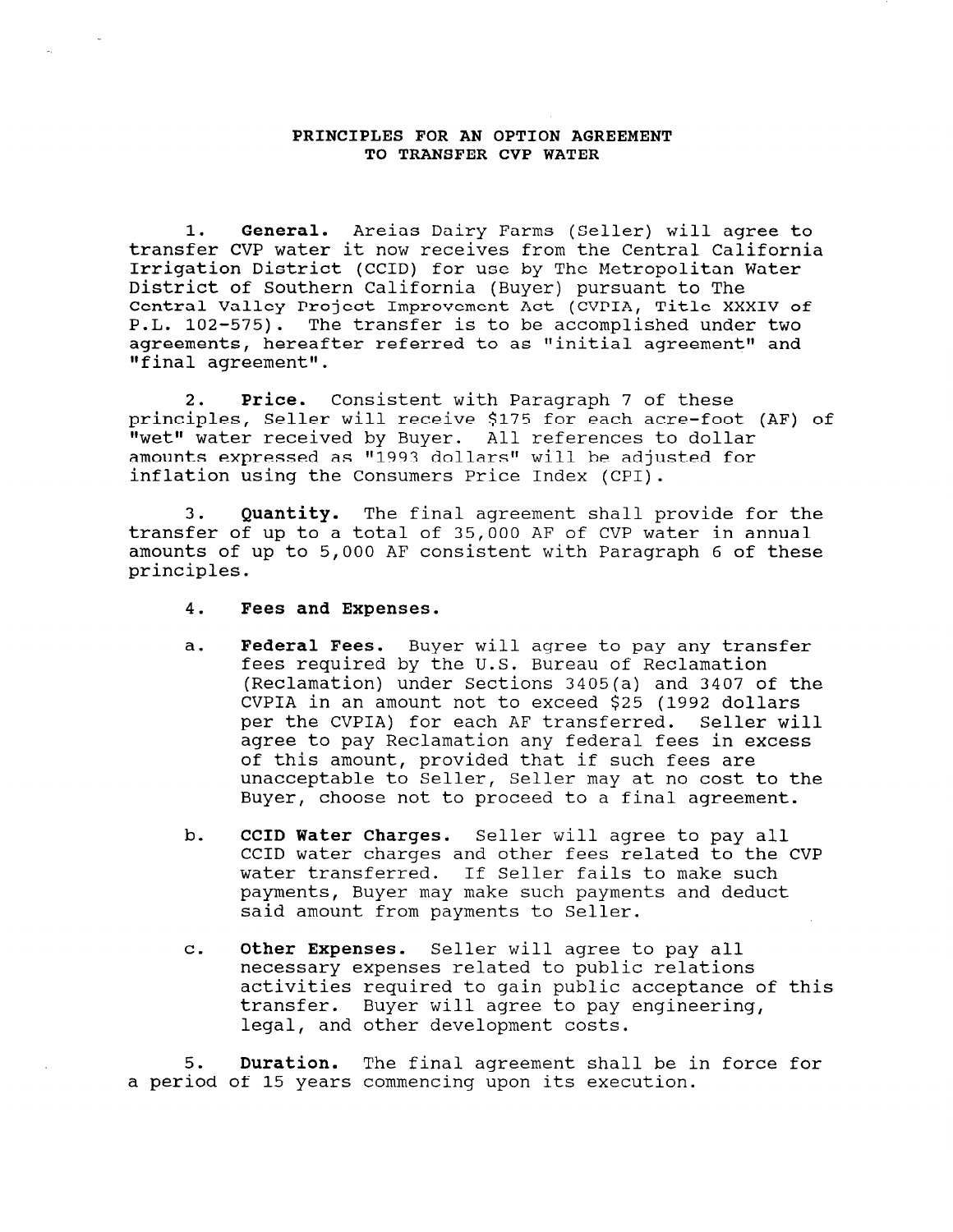- 6. Annual Options.
- a. Minimum Transfer Amounts. Buyer will agree to purchase up to 5,000 AF of water per year during at least seven of fifteen years. Seller will agree to make available a cumulative total of up to 35,000 AF of CVP water. The precise amount of water subject to the final agreement shall be determined in studies mutually agreeable to the Buyer and Seller.
- b. Notice. Buyer will agree to notify Seller and CCID on or before March 15 of any calendar year during which Buyer intends to receive water pursuant to the final agreement.
- C. Additional Water. After 35,000 AF of water have been transferred pursuant to the final agreement, Buyer shall have the option to purchase additional CVP water from Seller in annual amounts of up to 5,000 AF consistent with the terms and conditions of that agreement, except that Buyer agrees to pay \$175 per AF (1993 dollars).

7. Payments For Water Supply. Based on a cumulative transfer amount of 35,000 AF, the Buyer will agree to pay Seller amounts consistent with the following payment schedule:

- \$612,500 (35,000 AF X \$175 per AF X 0.10) upon approval by Buyer's Board of Directors of these principles and execution of the initial transfer agreement by Buyer and Seller. Seller will either deliver an equivalent amount of water (3,500 AF) or will refund this money with interest should the final agreement not be executed for any reason, whether foreseeable or not.
- <sup>l</sup>\$2,450,000 (35,000 AF X \$175 per AF X 0.40) upon completion of all approvals and execution of the final agreement by Buyer and Seller.
- \$87.50 per AF (1993 dollars) of water delivered to Metropolitan. Assuming total deliveries of 35,000 AF, Metropolitan's total payment would be \$3,062,500 (35,000 AF X \$87.50 per AF).

8. Successors in Interest. The initial and final  $\alpha$  and  $\alpha$  be binding upon all successors in interesting upon all successors in  $\alpha$ ayreements<br>...th.com